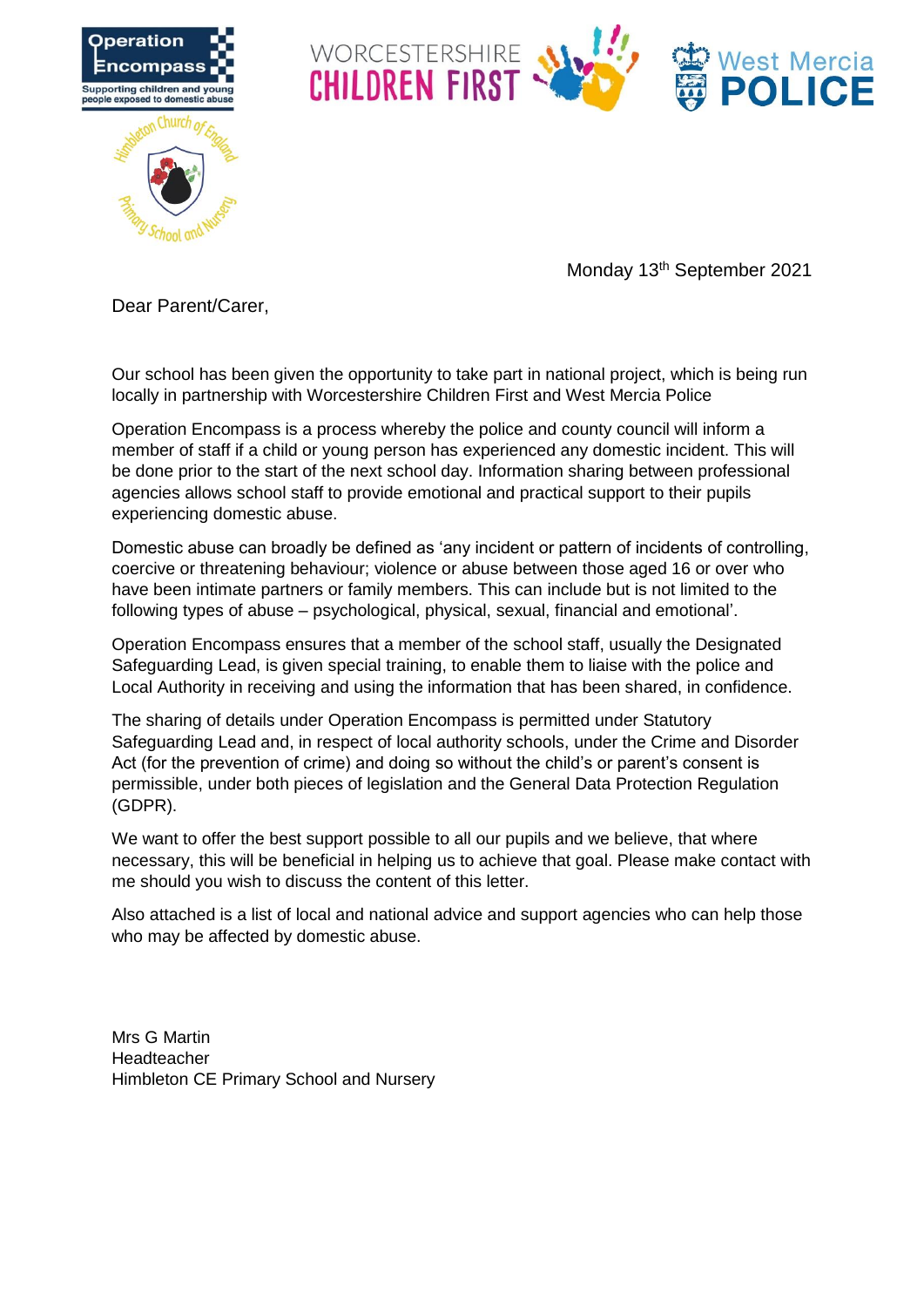## **West Mercia Police**

101 (non-emergency) 999 (emergency)

### **Worcestershire Domestic Abuse Service (DAS) and 24 hour helpline**

## 0800 980 333

www.westmerciawomensaid.org

The service delivers free, confidential advice and support to female and male survivors, young people and children. It is the single point of access to services. You can call if you need a listening ear, advice, access to refuge accommodation, support, advocacy, outreach support or someone to talk to.

## **National Centre for Domestic Violence (NCDV)**

0800 970 2070

Provides a free, fast emergency injunction service to survivors of domestic violence regardless of their financial circumstances, race, gender or sexual orientation.

## **Worcestershire Rape and Sexual Abuse Support Centre (WRSASC)**

## **01905 724 514**

<https://www.wmrsasc.org.uk/> isva@wmrsasc.org.uk

WRSASC is a free, confidential and nonjudgemental service for men, women and children (over 5 & over) who have experienced any form of sexual attack, whether physical, verbal or emotional. Our services include telephone support for survivors and their family or friends via our telephone helpline and face to face counselling support and ISVAs for clients aged 5 years and over.

### **Sexual Assault Referral Centre (The Glade)**

01886 833 555 (18+) 0800 953 4133 (0-18) (West Midlands Paediatric Services) 0808 178 2058 (24hr self-referral number) www.theglade.org.uk

The glade in Worcestershire offers a free and confidential services to men, women and children who have been victims of rape or sexual assault, accessed via a police or self-referral. Where appropriate clients will be offereda forensic medical examination to gather evidence, advice about pregnancy and sexual health, medication where appropriate, referrals for ongoing and long term support and/or to the client's GP and counselling.

### **Family Front Door**

01905 846 000 (mon-fri, 08:30-17:00) 01905 768 020 (out of hours-emergency)

If you are worried that a child is suffering, or is likely to suffer, significant harm and needs immediate protection, call the Family Front Door.

# **Childline**

0800 555 111 www.childline.org.uk

Childline is the UK's free, totally confidential helpline dedicated to helping children and young people.

**National Rape Crisis Helpline**

0808 802 9999 (free phone)